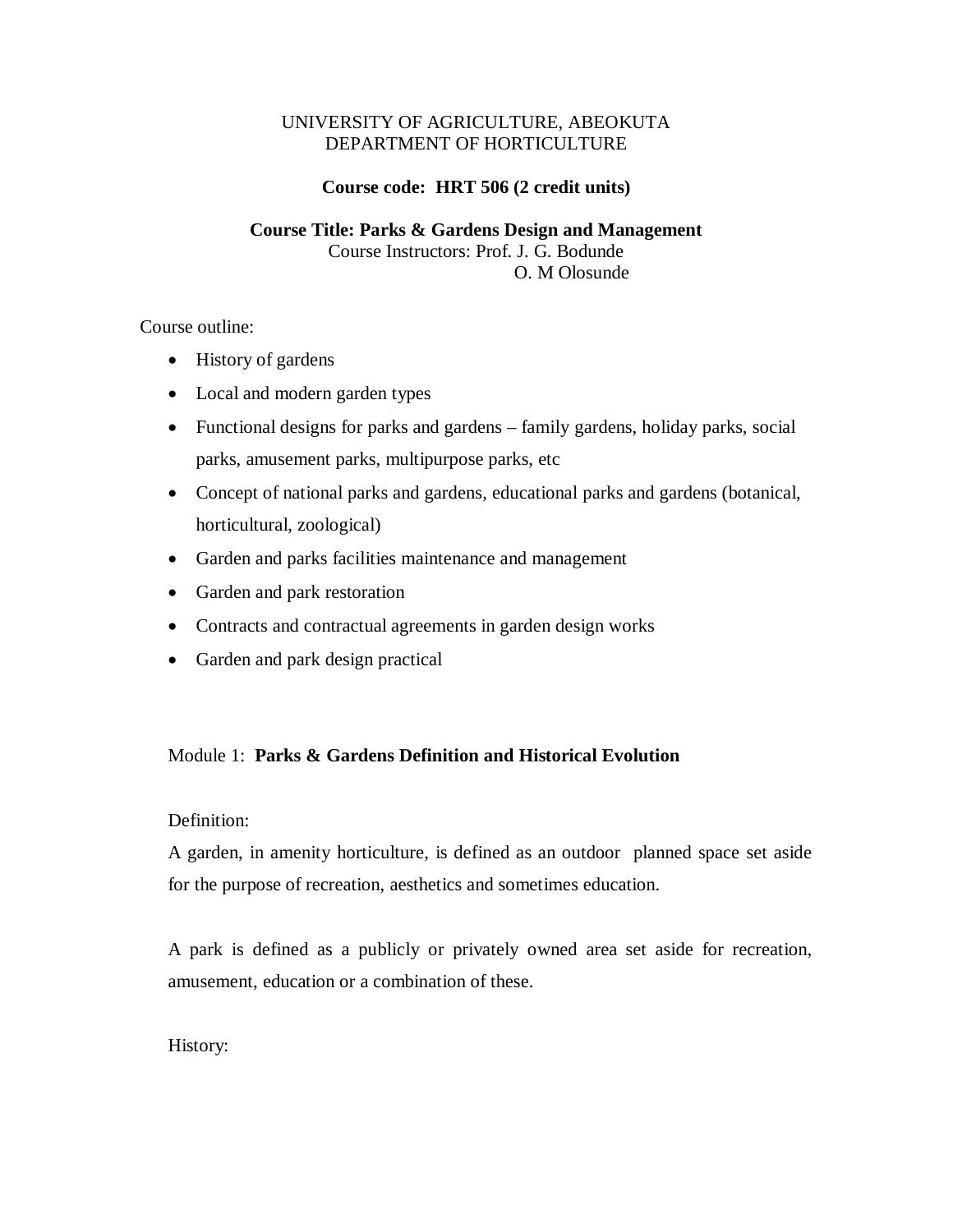Garden establishment , either for aesthetics, leisure or production started from prehistoric times as evident from the holy books.

Conscious efforts at garden development in amenity horticulture started in the developed world as early as the  $17<sup>th</sup>$  century. Documentation is found in the 'American Garden Design' by J.C. Loudon (1834). Explicit historical documentation of the evolution of amenity gardening is found in the 'History of landscape architecture in North America' by Frank Waugh. The 'Yellowstone Park' in America is the oldest park in the world and was designated a national park as far back as 1872

Formal elaborate garden establishment probably started earlier in Britain as the English gardens evolved after the Reformation when land owners began to create homestead parks and some natural landscapes were replaced with designed formal gardens. Italian garden styles were exemplified by the Tudors with the establishment of the historical 'Tudor Knot Garden' in the 20<sup>th</sup> century.

The French were involved in the early establishment of formal gardens with the establishment of a unique garden design known as *parterres* as early as the 16<sup>th</sup> century.

The Dutch developed on the French design in the  $18<sup>th</sup>$  century with more formal designs involving more shrubs, trees and topiaries , giving a more natural appearance as trees were planted in clusters rather than singly on straight lines in a style championed by Kent and improved upon by his son-in-law, Lancelot Brown.

The Japanese had embraced garden design for a very long time with the evolution of special gardens like *Tsukiyama* or 'hill gardens', *Karesansui* or 'dry gardens', and the *Chaniwa* or 'tea gardens'.

The modern day formal park and garden design was advanced through the formation of the British Association of Garden Architects which later became the Institute of Landscape Architects in 1929.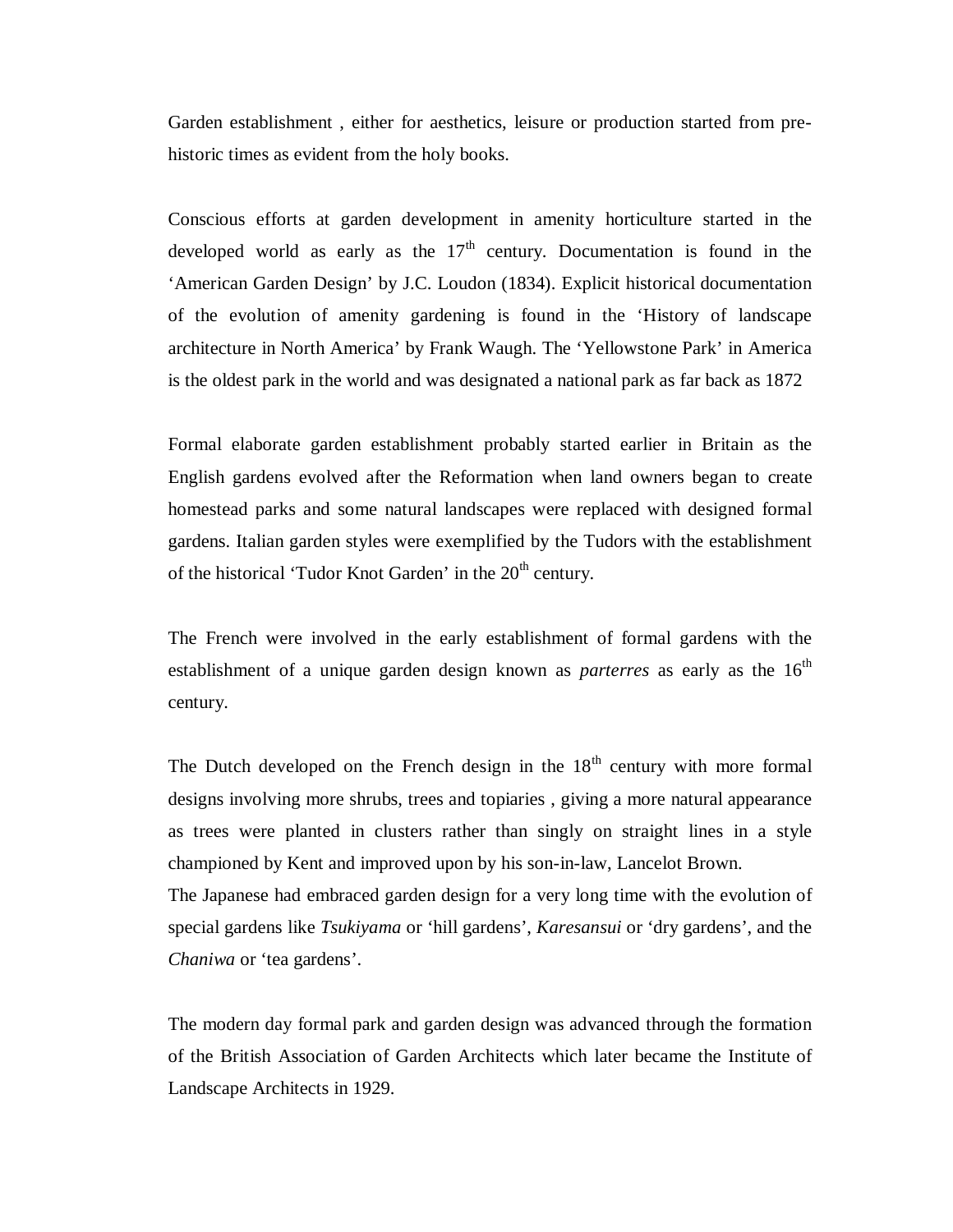In Africa, the formation of the African Botanic Gardens Network (ABGN) in Cape Town, South Africa in 1998 was probably the first attempt at developing the gardening concept in Africa. The network is not exactly focused on amenity gardening but it is a good background to the advancement of garden design for specific purpose in Africa.

The concept of parks and gardens in Nigeria is relatively new and it is still at a stage of awareness creation.

#### Module 2: **Types of Parks and Gardens**

Parks and Gardens in Amenity Horticulture are classified based on purpose or usefulness derived from them.

Single purpose gardens are referred to as thematic while those that satisfy more than one use are termed either dual (in cases of two uses) or multipurpose in cases of more than two possible uses.

Thematic Parks and Gardens

- 1. Amusement parks and gardens
- 2. Social parks and gardens
- 3. Educational parks and gardens
- 4. Historical parks and gardens
- 5. National parks

Any park or garden that combines two or more of the uses of these parks is called a dual or multipurpose park.

This module involves practical design work that lasts about  $6 - 8$  contact hour (3-4) weeks) for the design and discussion of each park and garden type.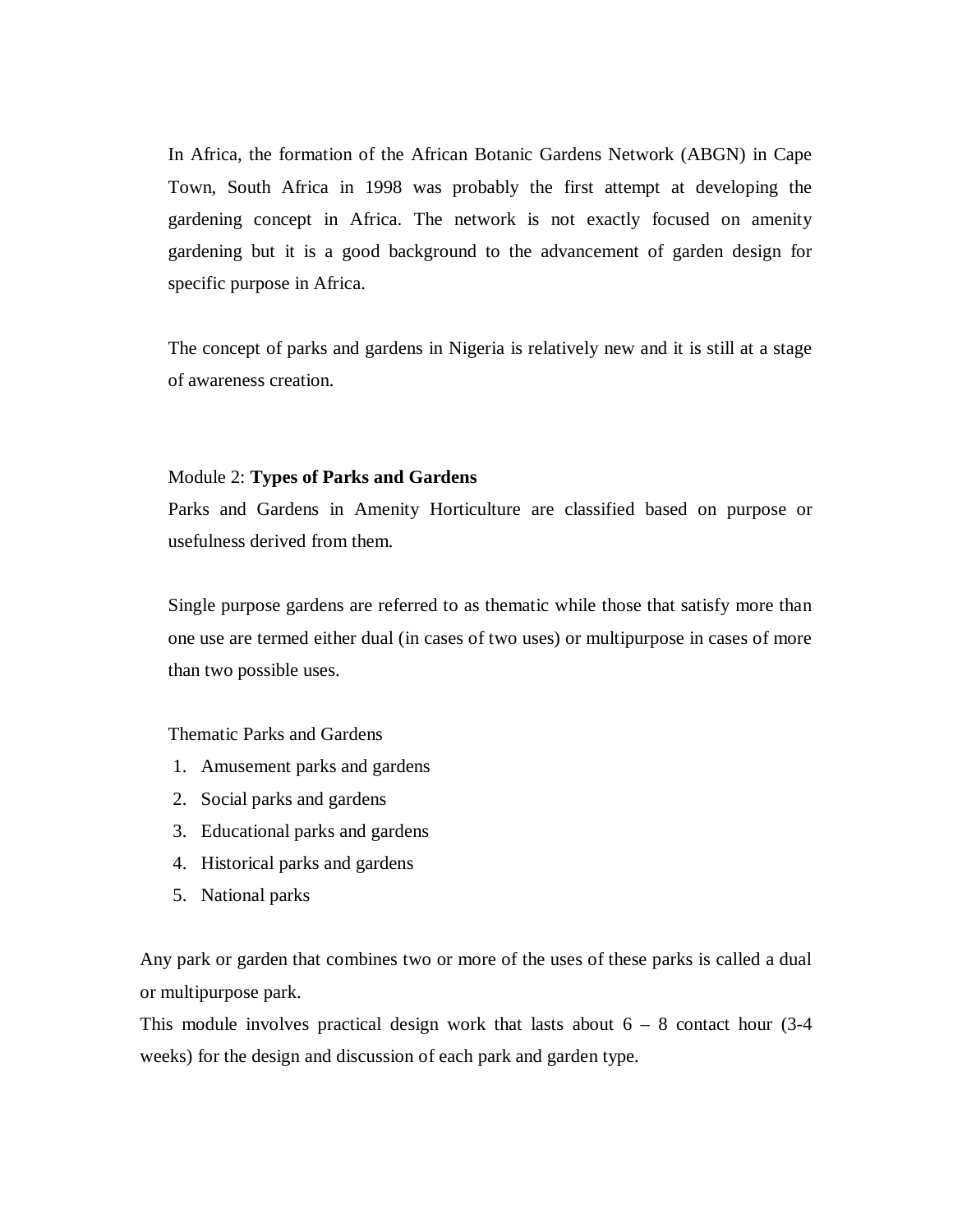## Module 3: **Peculiarities of Garden/Park Types**

Amusement Park and Garden

Main purpose is providing recreation and relaxation with commercial undertone. Could be thematic in terms of target interest, e. g. children only, it could also satisfy a vertical interest, i.e. across ages or classes. Components depend on target interest. (A list of relevant items for each interest group is compiled in class).

• Social parks and gardens

Established principally for social reception and events as a commercial enterprise. Its components depend on the designed scale and scope as well as available resources of capital and space. (Major components and their relevance in the design of social parks are to be enumerated and explained in class).

• Educational parks and gardens

These are designed for the enhancement of client's knowledge in aspects addressed. Such aspects could be plant based (i.e. botanical gardens) or animal (wildlife) based in which case it is a zoological garden. Cases of combination of both interests are common. All components are properly labeled such that a client can have a fair knowledge of each component even without a human guide. (Major components of educational parks, design and structure are to be highlighted in class and discussed).

• Historical parks and gardens

These are parks established to serve cultural and historical interest. They could be community based, regional or national. Usually they preserve objects and features of historical significance including artifacts. They are often viewed as dual or even multi purpose parks because they often serve the interest of education.

• National Parks and gardens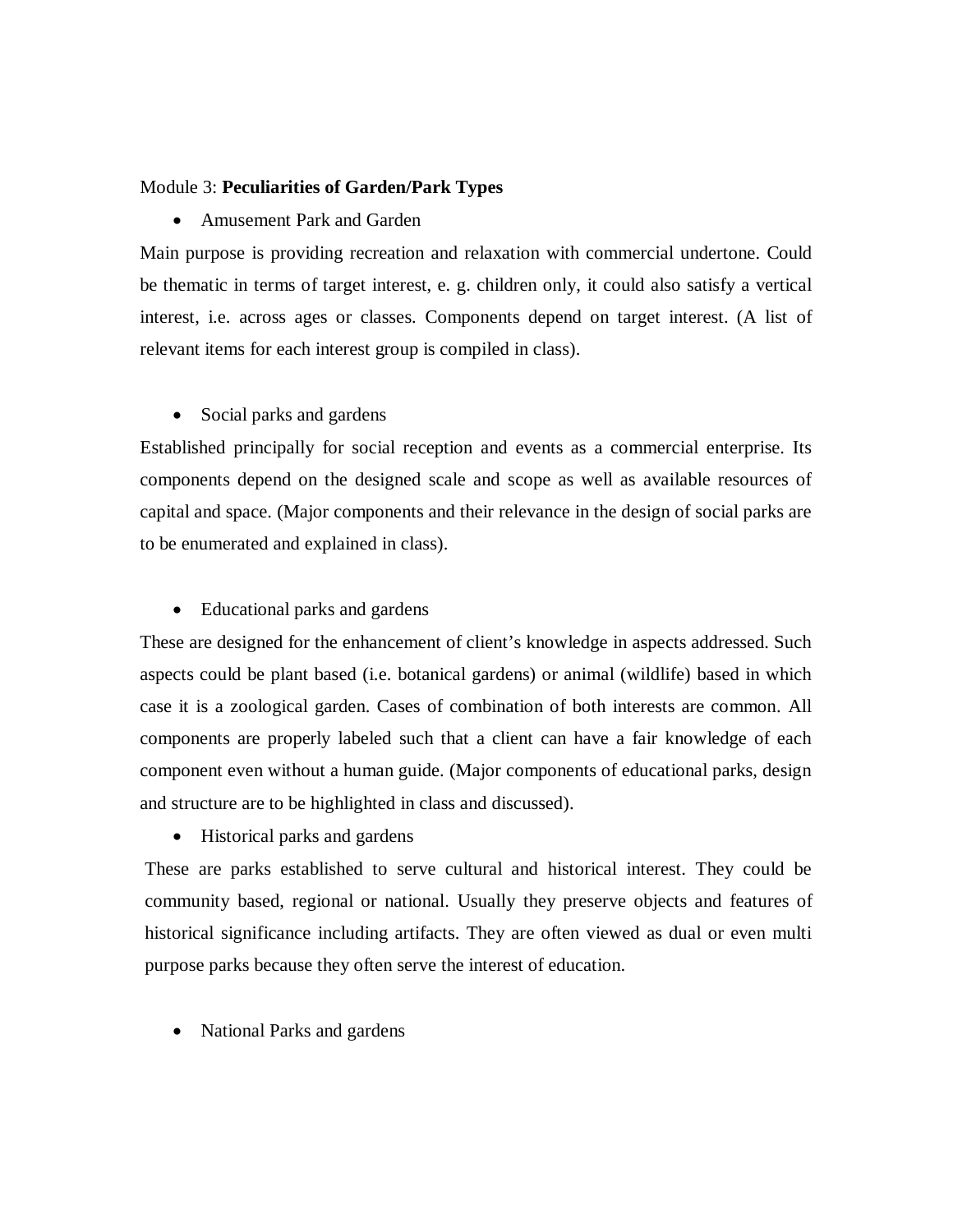National parks are established to portray and preserve significant features of a country. They are often financed by the state, may be a means of revenue generation as they often serve as tourism centers. Notable national parks in Nigeria include;

- The Yankari Games Reserve in Bauchi state upgraded to a national park in 1992 but later handed over to the state in 2006.
- Borgu Games Reserve in Niger state
- Gashaka-Gumti national park in Kwara state is the largest in Nigeria with a land area of 6,000 sq km made up wildlife and forest species.
- Kainji national park in Kwara state was established in 1979
- Obudu Cattle Ranch, now known as Obudu Mountain Resort is an emerging modern park in Nigeria. Located in the northern part of Cross Rivers State. Has become a notable holiday resort in Nigeria.

# Module 4: **Gardens and parks Facilities Maintenance and Management**

Facilities requiring maintenance in parks and gardens are divided into two categories;

- a) Plant components
- b) Animal (wildlife) components
- c) Material Components
- Highlights of these, which are to be discussed in class, are as follows:

Plant component maintenance and management would involve;

- Plant nutrition
- Water supply (irrigation)
- Pruning
- Disease and pest control
- Replacement and rejuvenation
- Mowing for turfs and lawns

Wildlife management practices would involve;

- Housing
- Feeding veterinary care
- Replacement of old ones

Material component management involves;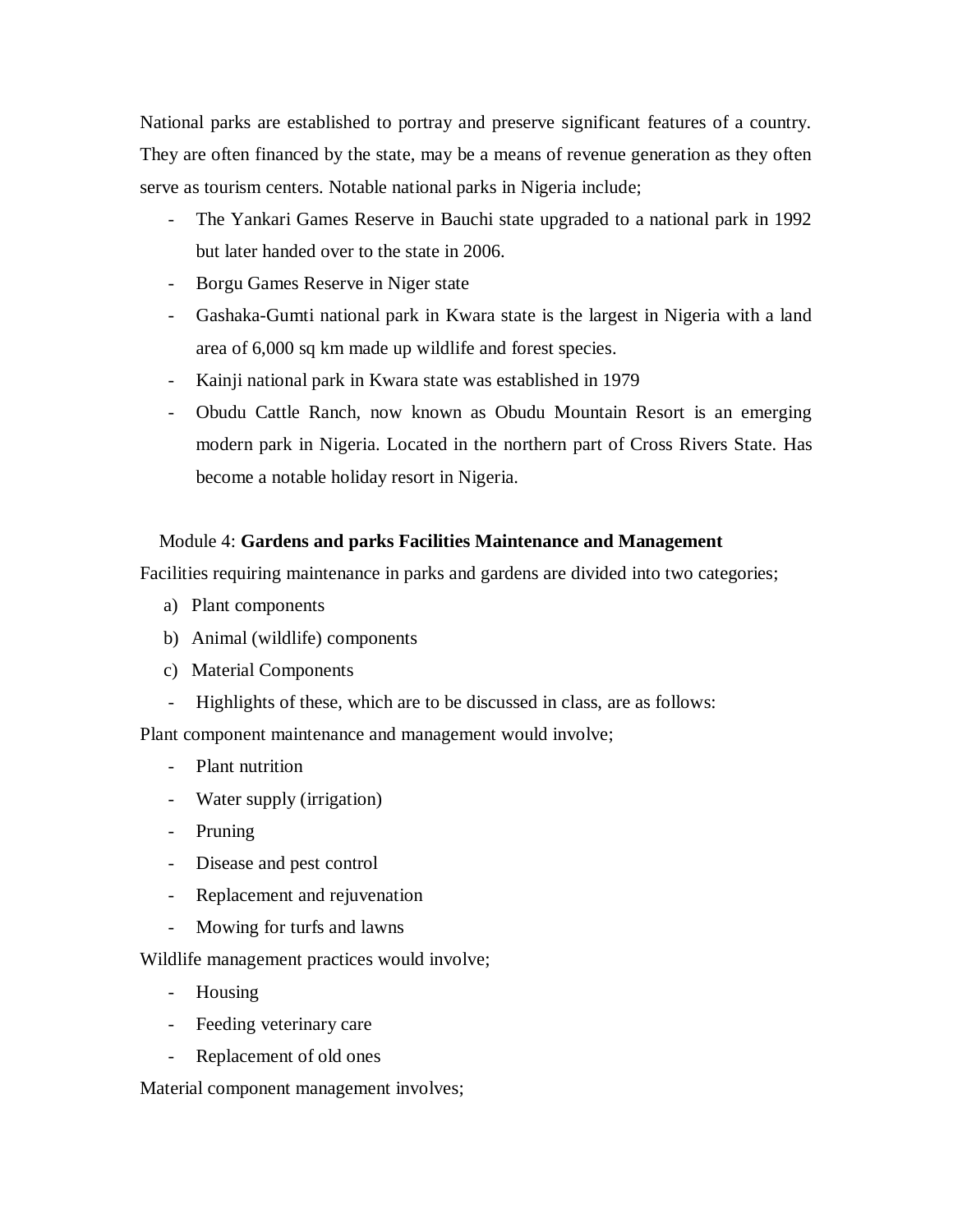- Substitution of old with modern materials
- Outright replacement of worn out materials

### Module 5: **Garden and park Restoration**

Garden restoration refers to bringing an old or moribund garden back to the fulfillment of its original design concept. It often becomes necessary due to;

(1). Changing taste of clients

(2). Malfunctioning or non-functional due to age of materials

Therefore, restoration may involve all three major components of plants, animals and materials.

There are two methods of effecting garden restoration viz;

- a) Selective replacement gradual, compatible with garden functioning, not requiring new paper design and therefore relatively cheap to carry out. (Details of selective replacement to be discussed fully in class)
- b) Total garden components refurbishment often used for a failed garden, may require new paper design, new design addresses the cause of failure, involves the replacement of old items taking cognizance of new clients' tastes and modernization, therefore expensive. Not compatible with concurrent garden functioning, thus has implication on revenue generation while restoration lasts.

(Details of practical steps to be discussed in class).

### Module 6: **Contracts Details in Park and Garden Design**

Knowledge of contract details becomes necessary as a park and garden designer is responsible to other people who may want to establish but can not design. Third party assignments in civil dealings, more often than not, may have legal implications.

Contract, by definition, is a 'any agreement that connotes an obligation that is binding on the parties involved'. A client thus signs such agreements with a designer in contractual design works.